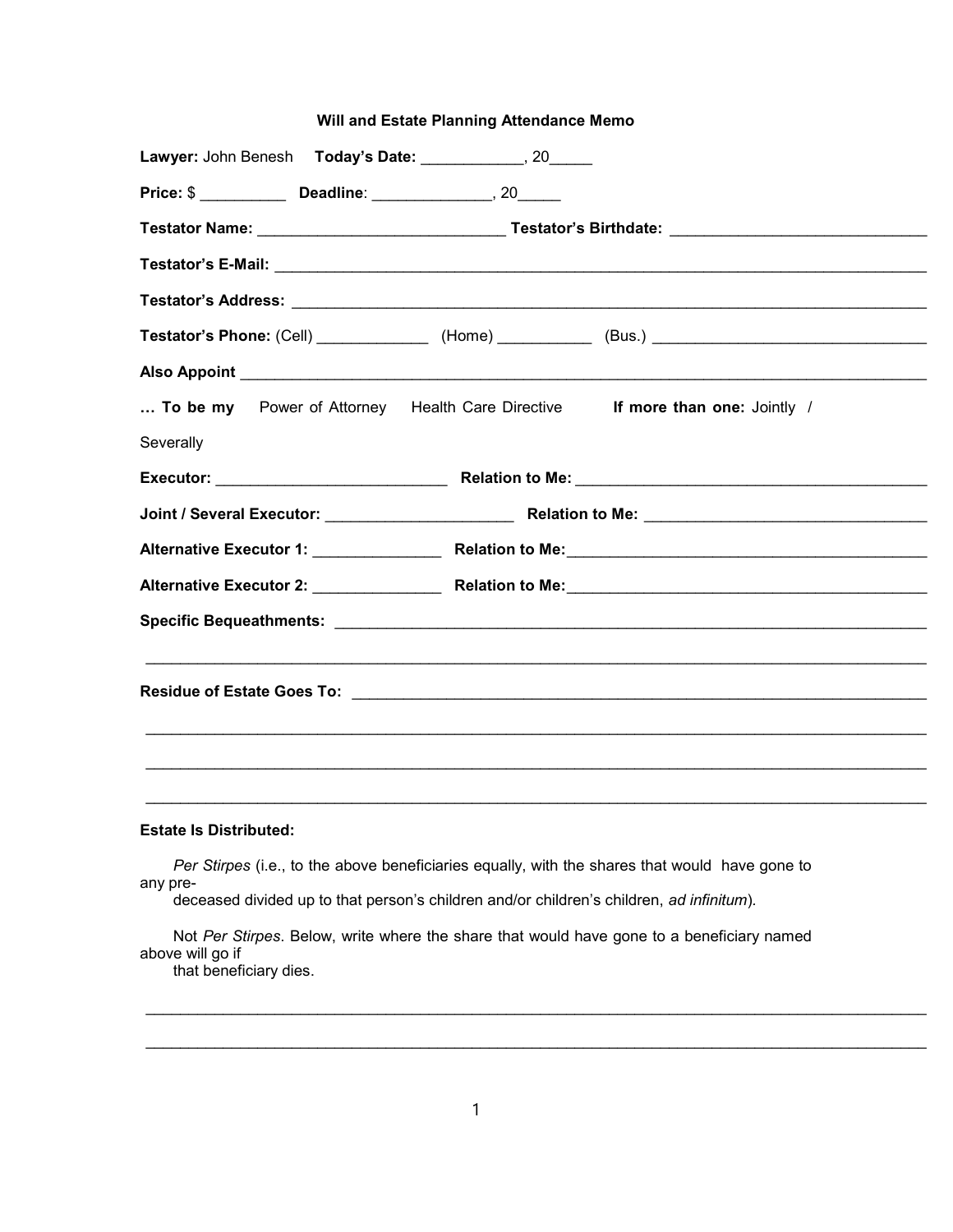|                                                                                                  | Will Made in Contemplation of: Co-habitation w/ ____________ Impending Marriage w/ _________________ |  |  |  |
|--------------------------------------------------------------------------------------------------|------------------------------------------------------------------------------------------------------|--|--|--|
|                                                                                                  |                                                                                                      |  |  |  |
| Remember, if testator is in care of someone, interview and sign separate from caregiver and keep |                                                                                                      |  |  |  |
| detailed notes!                                                                                  |                                                                                                      |  |  |  |
|                                                                                                  |                                                                                                      |  |  |  |
|                                                                                                  |                                                                                                      |  |  |  |
|                                                                                                  |                                                                                                      |  |  |  |
| If yes, who else is on title, and are those people joint owners, tenants in common, trustees,    |                                                                                                      |  |  |  |
| etc.?                                                                                            |                                                                                                      |  |  |  |
| Is this will made in contemplation of: Co-habitation                                             | Impending marriage                                                                                   |  |  |  |
| Separation/divorce                                                                               |                                                                                                      |  |  |  |
|                                                                                                  | Trust<br>Interspousal contract<br>Contract of sale                                                   |  |  |  |
|                                                                                                  | Any interests in any corporations or businesses? Yes / No If yes, details: ________________________  |  |  |  |
|                                                                                                  | Do you have an accountant? Yes / No If yes, who? _______________________________                     |  |  |  |
| Any arrangements for tax planning, charities, or a spousal trust? Yes / No                       |                                                                                                      |  |  |  |
|                                                                                                  |                                                                                                      |  |  |  |
| Who are your family members? (i.e., spouse, children, grandchildren, parents, siblings,          |                                                                                                      |  |  |  |
| adopted, etc.)                                                                                   |                                                                                                      |  |  |  |
|                                                                                                  |                                                                                                      |  |  |  |